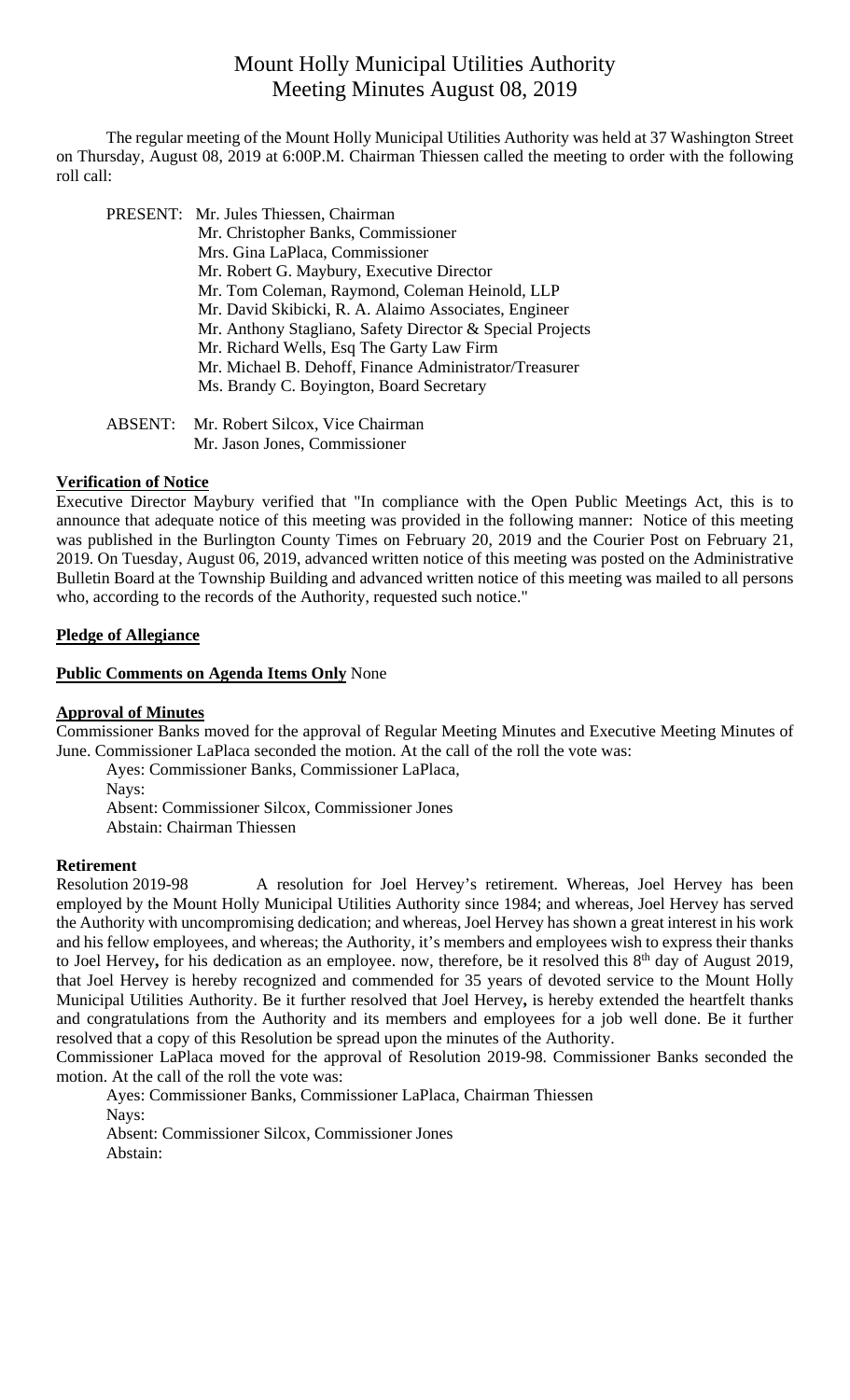#### **Old Business**

Resolution 2019-84 A resolution approving the S3 application for Shayona Donuts, County Road 541 and Western Drive, Westampton Township Block 904 Lot 3.01. Executive Director Maybury explained this project is located on County Road 541 and Western Drive at what was once known as Academy Bus and this application is approved as noted. Commissioner Banks moved for the approval of Resolution 2019-84.

Commissioner LaPlaca seconded the motion. At the call of the roll the vote was:

Ayes: Commissioner Banks, Commissioner LaPlaca, Chairman Thiessen

Nays:

Absent: Commissioner Silcox, Commissioner Jones

Abstain:

# **New Business**

Resolution 2019-92 A resolution awarding contract #2019-11 to design, engineer, fabricate, and supply, exterior fiberglass stairs, landings, kickplates, railings and appurtenances or equivalent at Maple Avenue. Executive Director Maybury explained to the board that resolution 2019-92 is to award the installation a stairway with a landing at the exterior of the Maple Avenue Treatment Facility control building to Design Plastic Inc. This stairway will allow Authority staff to access the roof safely to do weekly and other periodic maintenance to equipment located on the roof. Commissioner Banks moved for the approval of Resolution 2019-92. Commissioner LaPlaca seconded the motion. At the call of the roll the vote was:

Ayes: Commissioner Banks, Commissioner LaPlaca, Chairman Thiessen

Nays:

Absent: Commissioner Silcox, Commissioner Jones

Abstain:

Resolution 2019-93 A resolution approving the S3 application for Mari's Liquor Store, Eastampton Township Block 600 Lot 8. Executive Director Maybury explained to the board that Mari's Liquor is seeking to expand the existing facility by three thousand square feet and the application has been approved as noted. Commissioner Banks moved for the approval of Resolution 2019-93. Commissioner LaPlaca seconded the motion. At the call of the roll the vote was:

Ayes: Commissioner Banks, Commissioner LaPlaca, Chairman Thiessen Nays: Absent: Commissioner Silcox, Commissioner Jones

Abstain:

Resolution 2019-94 A resolution approving the S1NR application for Mt. Holly Nissan, Hainesport Township Block 42 Lot 1.01 & 2.01. Executive Director Maybury explained to the commissioners the applicant's intent is to run a forcemain along Route 38 and connect to Starbucks new force main. Approving this resolution allows them to move forward to their next step. Commissioner LaPlaca moved for the approval of Resolution 2019-94. Commissioner Banks seconded the motion. At the call of the roll the vote was:

Ayes: Commissioner Banks, Commissioner LaPlaca, Chairman Thiessen Nays: Absent: Commissioner Silcox, Commissioner Jones

Abstain:

Resolution 2019-95-**Tabled** A resolution approving the S2 application for Mt. Holly Nissan, Hainesport Township Block 42 Lot 1.01 & 2.01. Mr. Maybury requested to table this resolution because its language required the Authority to take ownership of their private forcemain. Commissioner LaPlaca moved to table of Resolution 2019-96. Commissioner Banks seconded the motion. At the call of the roll the vote was:

Ayes: Commissioner Banks, Commissioner LaPlaca, Chairman Thiessen

Nays:

Absent: Commissioner Silcox, Commissioner Jones Abstain: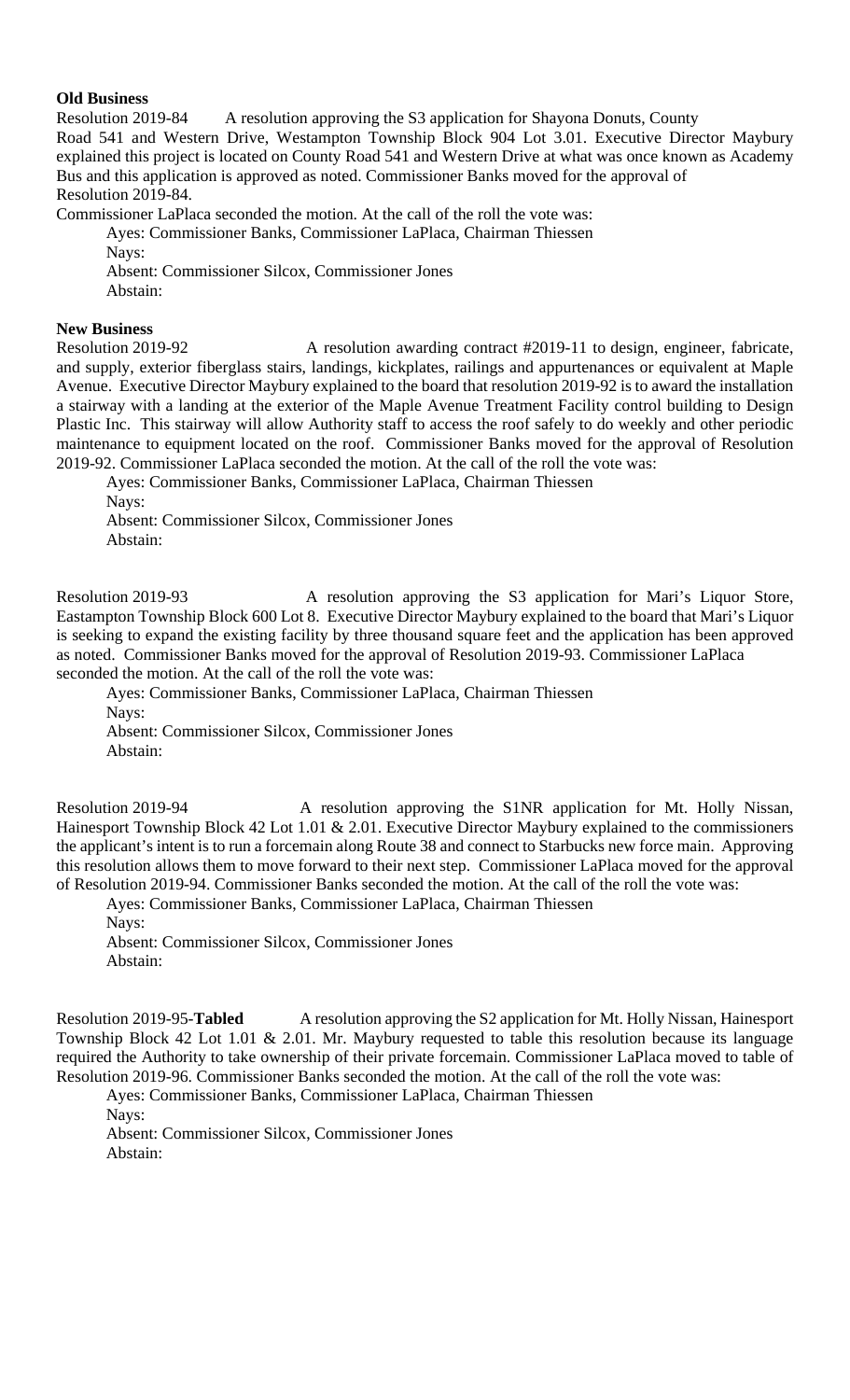Resolution 2019-96 A resolution approving the S1NR application for 1499 Route 38, Hainesport Township Block 42 Lot 1. Executive Director Maybury explained to the commissioners the applicant's intent is to run a forcemain along Route 38 and connect to Starbucks new forcemain. Commissioner LaPlaca moved for the approval of Resolution 2019-96. Commissioner Banks seconded the motion. At the call of the roll the vote was:

Ayes: Commissioner Banks, Commissioner LaPlaca, Chairman Thiessen Navs: Absent: Commissioner Silcox, Commissioner Jones Abstain:

Resolution 2019-97-Tabled A resolution approving the S2 application for 1499 Route 38, Hainesport Township Block 42 Lot 1. Mr. Maybury requested to table this resolution because its language required the Authority to take ownership of their private forcemain. Commissioner LaPlaca moved to table Resolution 2019- 97. Commissioner Banks seconded the motion. At the call of the roll the vote was:

Ayes: Commissioner Banks, Commissioner LaPlaca, Chairman Thiessen Nays: Absent: Commissioner Silcox, Commissioner Jones

\*\*Resolution 2019-99-**Tabled** A resolution of the Mt. Holly Municipal Utilities Authority to call upon the New Jersey Legislature to reject Senate Bill 3870 and Assembly Bill 5591. Commissioner LaPlaca moved table Resolution 2019-99. Commissioner Banks seconded the motion. At the call of the roll the vote was:

Ayes: Commissioner Banks, Commissioner LaPlaca, Chairman Thiessen Nays: Absent: Commissioner Silcox, Commissioner Jones

Abstain:

Abstain:

# **Consent Agenda**:

"All items listed with an asterisk (\*) are considered routine by the Authority and will be enacted by one motion. Should a Commissioner wish to discuss a consent agenda item separately, that item can be removed from the consent agenda and considered in its normal sequence."

\*Resolution 2019-88 A resolution approving the operating expenses for the month of July 2 \*Resolution 2019-89 A resolution approving the sewer refunds for the month of July 2019. \*Resolution 2019-90 A resolution approving the expenditures for the month of July 2019 from the escrow fund. \*Resolution 2019-91 A resolution approving the expenditures for the month of July 2019 from the improvement replacement fund.

Commissioner Jones moved for the approval of Resolutions 2019-88 through 2019-9180. Commissioner Silcox seconded the motion. At the call of the roll the vote was:

Ayes: Chairman Thiessen, Commissioner Silcox Commissioner Banks, Commissioner LaPlaca, Commissioner Jones Nays:

Absent: Abstain:

# **Communications** None

# **To be presented by the public** None

**Report of the Executive Director** The Report of the Executive Director was received. Executive Director Maybury informed the board about an upcoming emergency blower purchase for the Maple Avenue Treatment Facility. The turbo blowers installed during the construction of the new facility in 2010 are failing faster than they can be repaired and are jeopardizing the proper operation of the facility. This blower purchase is for proven and traditional technology and will help ensure the treatment facility remains compliant 100% of the time. Tomorrow is the summer intern's last day; she loved working in the Authority's laboratory and she assisted the Authority's Compliance Manger, David Reich by gathering information in preparation for the submission of the annual G.E.E. Award (Governor's Environmental Excellence Award). Executive Director Maybury also stated the Garden Street pump station discharge force main experienced some damage recently when PSE&G put a jack hammer through the pipe at the intersection of Garden and Cherry Street. The damage was repaired and no environmental impact occurred during this incident.